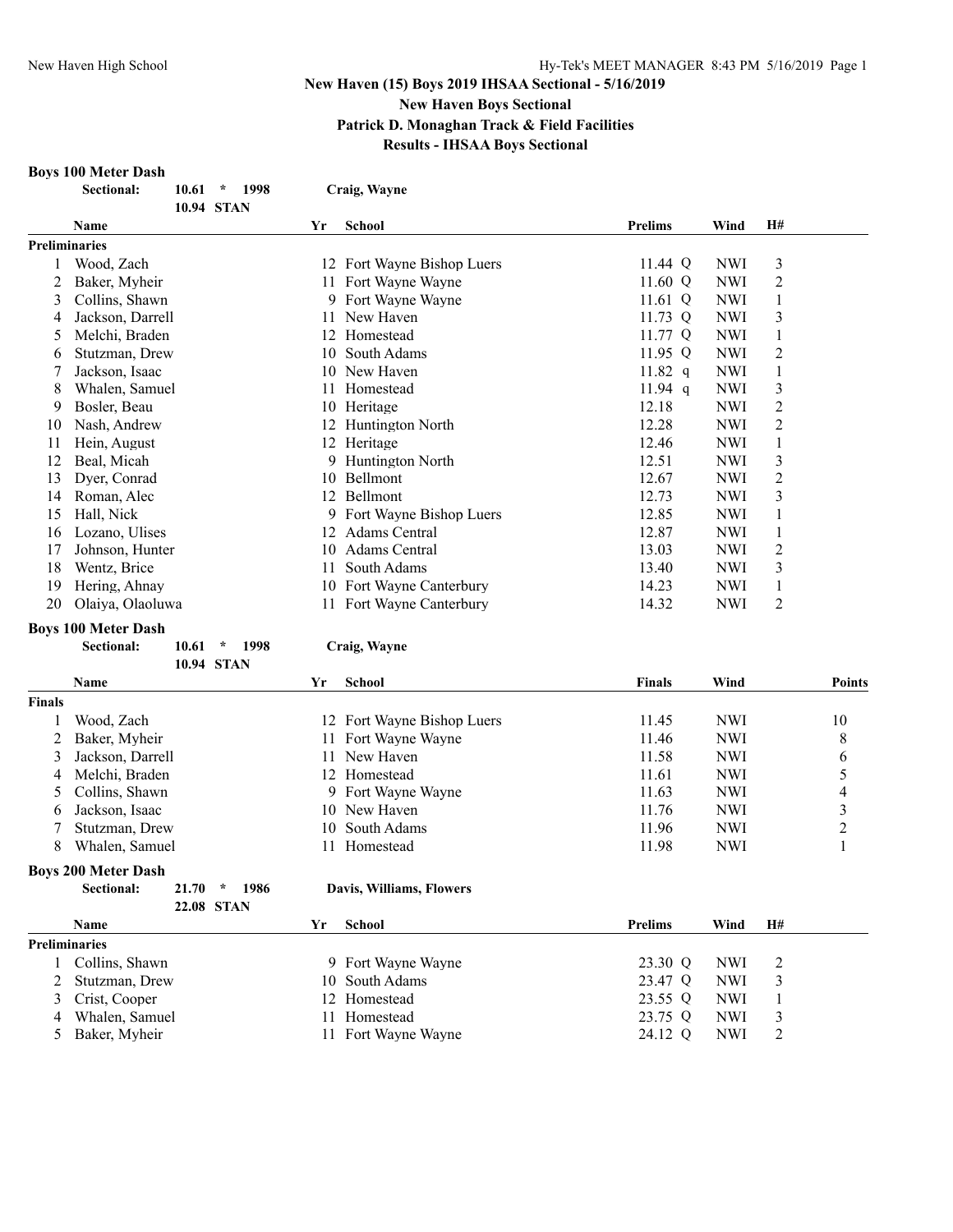**New Haven Boys Sectional**

**Patrick D. Monaghan Track & Field Facilities**

# **Results - IHSAA Boys Sectional**

# **Preliminaries ... (Boys 200 Meter Dash)**

|    | Name                                         | Yr  | School                     | <b>Prelims</b> | Wind       | <b>H#</b> |
|----|----------------------------------------------|-----|----------------------------|----------------|------------|-----------|
| 6  | Ruediger, Luke                               |     | 9 Fort Wayne Canterbury    | 24.18 Q        | <b>NWI</b> |           |
|    | Holzinger, Jackson                           |     | 10 Huntington North        | $24.39$ q      | <b>NWI</b> | 3         |
| 8  | Wood, Zach                                   |     | 12 Fort Wayne Bishop Luers | $24.45$ q      | <b>NWI</b> |           |
| 9  | Bixler, Braden                               | 10  | South Adams                | 24.47          | <b>NWI</b> | 3         |
| 10 | Lancaster, Tanner                            |     | 10 New Haven               | 24.74          | <b>NWI</b> | 2         |
| 11 | Laughlin, Joe                                | 10  | <b>Bellmont</b>            | 24.77          | <b>NWI</b> | 2         |
| 12 | Bosler, Beau                                 | 10  | Heritage                   | 24.80          | <b>NWI</b> |           |
| 13 | White, Logan                                 |     | 10 Huntington North        | 25.03          | <b>NWI</b> | 3         |
| 14 | Caston, Landon                               |     | 9 Bellmont                 | 25.09          | <b>NWI</b> | 3         |
| 15 | Hein, August                                 |     | 12 Heritage                | 25.45          | <b>NWI</b> |           |
| 16 | Johnson, Hunter                              | 10- | Adams Central              | 25.64          | <b>NWI</b> |           |
| 17 | Wilcher, Caden                               |     | 9 Fort Wayne Bishop Luers  | 25.97          | <b>NWI</b> | 2         |
| 18 | Laffkas, Park                                |     | 9 Fort Wayne Canterbury    | 29.67          | <b>NWI</b> | 2         |
|    | <b>Boys 200 Meter Dash</b>                   |     |                            |                |            |           |
|    | <b>Sectional:</b><br>21.70<br>1986<br>$\ast$ |     | Davis, Williams, Flowers   |                |            |           |

**22.08 STAN**

|               | Name               | Yr | <b>School</b>              | Finals     | Wind       | <b>Points</b>  |
|---------------|--------------------|----|----------------------------|------------|------------|----------------|
| <b>Finals</b> |                    |    |                            |            |            |                |
|               | Crist, Cooper      |    | 12 Homestead               | 23.25      | <b>NWI</b> | 10             |
|               | 2 Stutzman, Drew   |    | 10 South Adams             | 23.97      | <b>NWI</b> | 8              |
| $\mathcal{E}$ | Wood, Zach         |    | 12 Fort Wayne Bishop Luers | 24.05      | <b>NWI</b> | 6              |
|               | 4 Collins, Shawn   |    | 9 Fort Wayne Wayne         | 24.12      | <b>NWI</b> |                |
|               | Whalen, Samuel     |    | Homestead                  | 24.20      | <b>NWI</b> | $\overline{4}$ |
| 6.            | Holzinger, Jackson |    | 10 Huntington North        | 24.82      | <b>NWI</b> |                |
|               | Ruediger, Luke     |    | 9 Fort Wayne Canterbury    | 24.84      | <b>NWI</b> |                |
|               | --- Baker, Myheir  |    | Fort Wayne Wayne           | <b>DNF</b> | <b>NWI</b> |                |

|               | <b>Boys 400 Meter Dash</b>                   |                                     |               |                |               |
|---------------|----------------------------------------------|-------------------------------------|---------------|----------------|---------------|
|               | <b>Sectional:</b><br>1983<br>47.91<br>$\ast$ | Williams, Snider                    |               |                |               |
|               | <b>49.40 STAN</b>                            |                                     |               |                |               |
|               | Name                                         | <b>School</b><br>Yr                 | <b>Finals</b> | <b>H#</b>      | <b>Points</b> |
| <b>Finals</b> |                                              |                                     |               |                |               |
|               | Grady, Donya                                 | New Haven<br>11                     | 51.70         | 3              | 10            |
|               | Burton, Reed                                 | Homestead<br>12                     | 51.83         | 3              | 8             |
| 3             | Johnson, Zachary                             | Homestead<br>12.                    | 51.84         | 3              | 6             |
| 4             | Smith, Niklaus                               | 12 Heritage                         | 52.76         | 3              | 5             |
| 5             | Wanner, Aidan                                | South Adams<br>9                    | 53.41         | 3              | 4             |
| 6             | Myles, Nicholas                              | New Haven<br>9                      | 53.76         | 3              | 3             |
|               | Hughes, Nolan                                | 12 Huntington North                 | 54.04         | 3              | 2             |
| 8             | Winborn, Aric                                | 12 Fort Wayne Wayne                 | 54.86         | 2              |               |
| 9             | Smith, Hunter                                | 10 Heritage                         | 55.31         | 2              |               |
| 10            | Thomas, Adrian                               | Smith Academy for Excellence<br>10. | 55.82         | 2              |               |
| 11            | Gunsett, Patrick                             | <b>Bellmont</b><br>10.              | 55.90         | 2              |               |
| 12            | Miller, Derek                                | Adams Central<br>9                  | 56.52         | 2              |               |
| 13            | Wentz, Corbin                                | 12 South Adams                      | 57.02         | $\overline{2}$ |               |
| 14            | Covey, Christopher                           | <b>Huntington North</b><br>9        | 57.72         | 2              |               |
| 15            | Harris, Jackson                              | Bellmont<br>10.                     | 57.95         |                |               |

16 Gledhill, Mason 12 Adams Central 58.93 1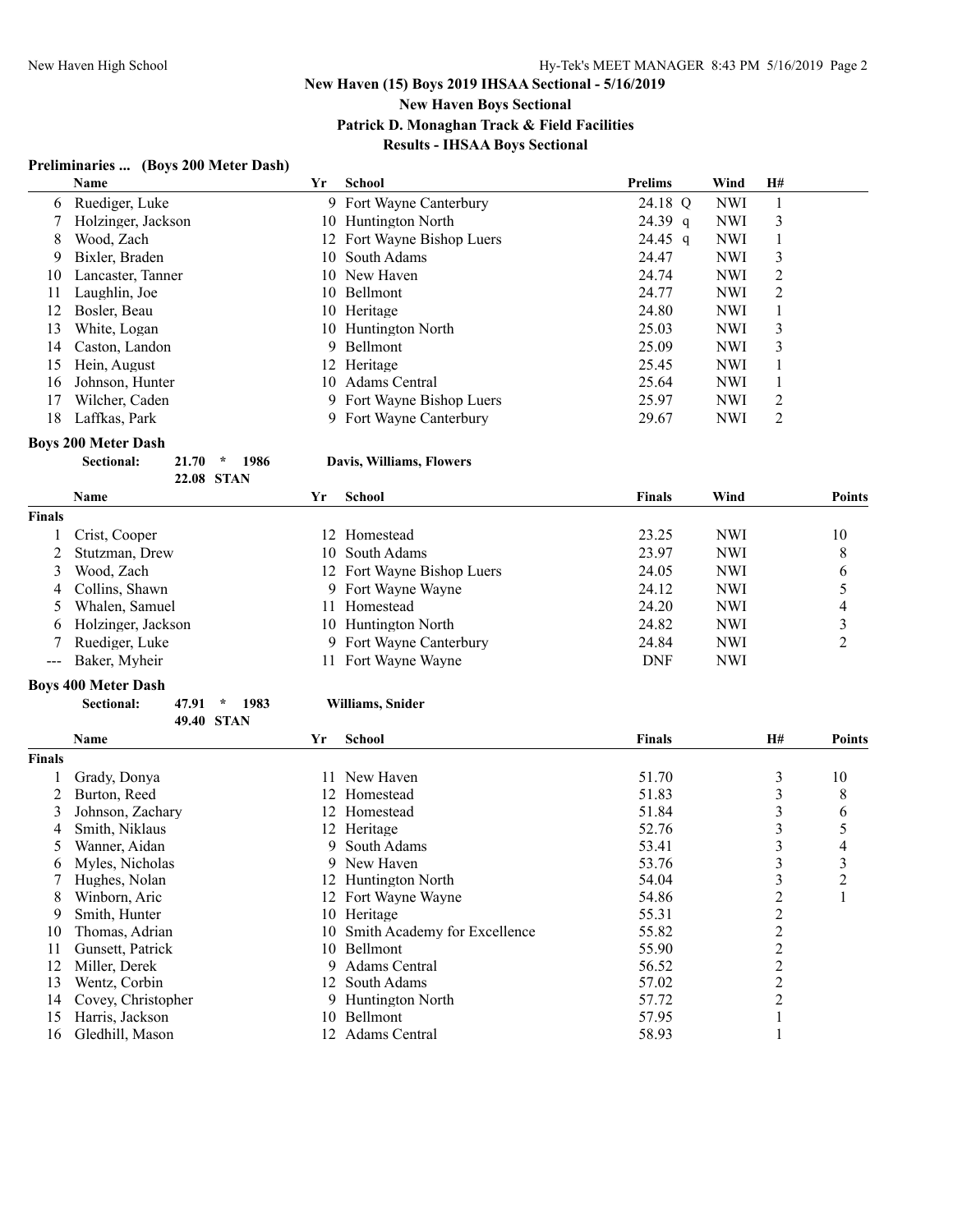**New Haven Boys Sectional**

**Patrick D. Monaghan Track & Field Facilities**

### **Results - IHSAA Boys Sectional**

|               | Finals  (Boys 400 Meter Dash)<br>Name             | Yr | <b>School</b>              | Finals        | H#             | <b>Points</b>           |
|---------------|---------------------------------------------------|----|----------------------------|---------------|----------------|-------------------------|
| 17            | Steigmeyer, Will                                  |    | 10 Fort Wayne Bishop Luers | 59.57         | 1              |                         |
| 18            | Murphy, Kevin                                     |    | 9 Fort Wayne Canterbury    | 62.37         | 1              |                         |
| 19            | Adhami, Nile                                      |    | 10 Fort Wayne Canterbury   | 65.59         | 1              |                         |
|               | <b>Boys 800 Meter Run</b>                         |    |                            |               |                |                         |
|               | Sectional:<br>1983<br>$1:53.02$ *<br>1:56.32 STAN |    | <b>Keller, Northrop</b>    |               |                |                         |
|               | Name                                              | Yr | <b>School</b>              | <b>Finals</b> | <b>H#</b>      | <b>Points</b>           |
| <b>Finals</b> |                                                   |    |                            |               |                |                         |
| 1             | Lawson, Kyle                                      |    | 11 Bellmont                | 2:00.10       | $\overline{c}$ | 10                      |
| 2             | Stuckey, Keagan                                   | 11 | Homestead                  | 2:00.83       | $\overline{2}$ | 8                       |
| 3             | Neff, Jarred                                      |    | 11 Homestead               | 2:01.91       | $\overline{2}$ | 6                       |
| 4             | Garlinger, Jordan                                 | 10 | Bellmont                   | 2:02.03       | $\overline{2}$ | 5                       |
| 5             | McPherson, Robert                                 |    | 12 Fort Wayne Wayne        | 2:03.35       | $\overline{c}$ | 4                       |
| 6             | McCune, Cody                                      |    | 11 Huntington North        | 2:07.39       | $\overline{c}$ | $\mathfrak{Z}$          |
| 7             | Gonzales, Jacob                                   |    | 12 New Haven               | 2:09.22       | $\overline{c}$ | $\overline{2}$          |
| 8             | Jackson, J'Yan                                    | 11 | New Haven                  | 2:13.40       | $\overline{c}$ | 1                       |
| 9             | Carr, Chris                                       | 11 | Fort Wayne Wayne           | 2:13.58       | $\overline{c}$ |                         |
| 10            | Kaehr, Jake                                       | 9  | <b>Adams Central</b>       | 2:14.10       | 1              |                         |
| 11            | DeLira, Chris                                     |    | 10 Fort Wayne Bishop Luers | 2:15.72       | $\overline{c}$ |                         |
| 12            | Bishop, Alexander                                 |    | 12 Huntington North        | 2:15.78       | 1              |                         |
| 13            | Dinius, Jakob                                     |    | 9 Fort Wayne Bishop Luers  | 2:16.57       | 2              |                         |
| 14            | Martinez, Sam                                     | 10 | South Adams                | 2:18.97       | 1              |                         |
| 15            | Egly, Luke                                        | 11 | Adams Central              | 2:19.95       | 1              |                         |
| 16            | Schwartz, Brett                                   |    | 10 South Adams             | 2:26.94       |                |                         |
| 17            | Mezger, John                                      |    | 10 Fort Wayne Canterbury   | 2:43.14       | 1              |                         |
| 18            | Lawee, Bloison                                    |    | 10 Fort Wayne Canterbury   | 2:58.58       | 1              |                         |
| $---$         | Schaadt, Derek                                    |    | 11 Heritage                | <b>DNF</b>    | $\overline{2}$ |                         |
|               | <b>Boys 1600 Meter Run</b>                        |    |                            |               |                |                         |
|               | Sectional:<br>4:18.20<br>1981<br>$\star$          |    | <b>Maddox, Northrop</b>    |               |                |                         |
|               | 4:17.37 STAN                                      |    |                            |               |                |                         |
|               | <b>Name</b>                                       | Yr | <b>School</b>              | <b>Finals</b> |                | <b>Points</b>           |
| Finals        |                                                   |    |                            |               |                |                         |
| 1             | Neff, Jarred                                      | 11 | Homestead                  | 4:31.81       |                | 10                      |
| 2             | Spahr, Brock                                      |    | 12 Huntington North        | 4:32.03       |                | 8                       |
| 3             | Fuelling, Isaac                                   |    | 10 Bellmont                | 4:36.94       |                | 6                       |
| 4             | Gonzales, Jacob                                   |    | 12 New Haven               | 4:39.40       |                | 5                       |
| 5             | Reynolds, Gage                                    | 9  | Homestead                  | 4:45.34       |                | 4                       |
| 6             | Guise, Deion                                      | 9  | Bellmont                   | 4:45.92       |                | $\overline{\mathbf{3}}$ |
| 7             | Saldana, Luis                                     | 11 | New Haven                  | 4:47.76       |                | $\overline{c}$          |
| 8             | Wust, Jacob                                       |    | 12 Huntington North        | 4:48.03       |                | 1                       |
| 9             | Schmenk, Devin                                    |    | 12 Heritage                | 4:49.85       |                |                         |
| 10            | Busch, Stephen                                    |    | 12 Fort Wayne Bishop Luers | 4:57.44       |                |                         |
| 11            | Tai, Malique                                      |    | 12 Fort Wayne Wayne        | 5:02.89       |                |                         |

12 Oliver, Corey 12 Adams Central 5:03.47<br>13 McIntire, Clancy 10 South Adams 5:07.88

- 13 McIntire, Clancy 10 South Adams 5:07.88<br>14 Martinez, Sam 10 South Adams 5:09.06 14 Martinez, Sam
- Ealey, Gavin 11 Fort Wayne Bishop Luers 5:12.93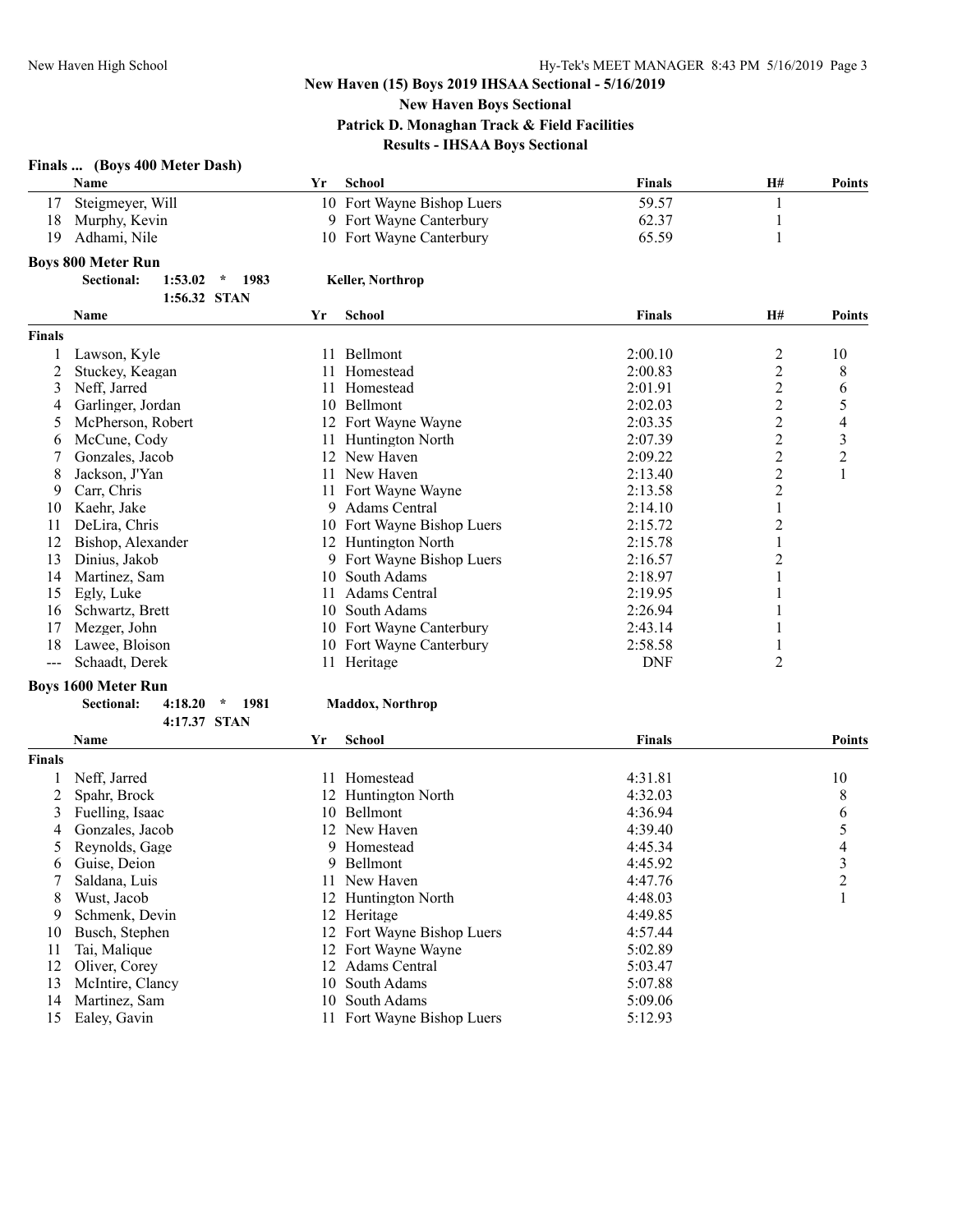# **New Haven Boys Sectional**

**Patrick D. Monaghan Track & Field Facilities**

# **Results - IHSAA Boys Sectional**

|                | Finals  (Boys 1600 Meter Run)          |    |                                 |                |            |                         |                          |
|----------------|----------------------------------------|----|---------------------------------|----------------|------------|-------------------------|--------------------------|
|                | Name                                   | Yr | <b>School</b>                   | Finals         |            |                         | <b>Points</b>            |
| 16             | Arnold, Kaidenn                        |    | 10 Adams Central                | 5:19.21        |            |                         |                          |
| 17             | Baez, Joseph                           |    | 10 Smith Academy for Excellence | 5:35.39        |            |                         |                          |
| 18             | Clark, Isaac                           |    | 9 Fort Wayne Canterbury         | 5:53.67        |            |                         |                          |
|                | <b>Boys 3200 Meter Run</b>             |    |                                 |                |            |                         |                          |
|                | Sectional:<br>$9:21.98$ *<br>5/19/2016 |    | <b>Brayden Law, Homestead</b>   |                |            |                         |                          |
|                | 9:19.38 STAN                           |    |                                 |                |            |                         |                          |
|                | <b>Name</b>                            | Yr | <b>School</b>                   | <b>Finals</b>  |            |                         | <b>Points</b>            |
| <b>Finals</b>  |                                        |    |                                 |                |            |                         |                          |
| 1              | Ruppert, Ryan                          |    | 12 Homestead                    | 9:36.56        |            |                         | 10                       |
| $\overline{c}$ | McArdle, Donald                        | 10 | Homestead                       | 10:09.97       |            |                         | 8                        |
| 3              | Davis, Drew                            |    | 12 Huntington North             | 10:20.98       |            |                         | 6                        |
| 4              | Niswander, Harrison                    |    | 9 Huntington North              | 10:21.16       |            |                         | 5                        |
| 5              | Busch, Stephen                         |    | 12 Fort Wayne Bishop Luers      | 10:27.98       |            |                         | $\overline{\mathcal{A}}$ |
| 6              | Cassell, Laterrius                     |    | 10 New Haven                    | 10:34.72       |            |                         | $\overline{\mathbf{3}}$  |
| 7              | Johnson, Blaine                        | 11 | Bellmont                        | 10:38.00       |            |                         | $\overline{c}$           |
| 8              | Beauchot, Jack                         |    | 12 Heritage                     | 10:46.94       |            |                         | $\mathbf{1}$             |
| 9              | Saldana, Luis                          |    | 11 New Haven                    | 10:48.84       |            |                         |                          |
| 10             | McIntire, Clancy                       | 10 | South Adams                     | 11:00.91       |            |                         |                          |
| 11             | Anderson, Race                         | 9  | South Adams                     | 11:02.18       |            |                         |                          |
| 12             | Macke, Zach                            |    | 10 Bellmont                     | 11:03.64       |            |                         |                          |
| 13             | Crockett, Noah                         | 10 | <b>Adams Central</b>            | 11:23.15       |            |                         |                          |
| 14             | Ealey, Gavin                           |    | 11 Fort Wayne Bishop Luers      | 11:45.34       |            |                         |                          |
| 15             | Connelley, Korbin                      |    | 10 Adams Central                | 12:11.15       |            |                         |                          |
| 16             | Hoffman, Ethan                         | 9  | Heritage                        | 12:26.91       |            |                         |                          |
| 17             | Noorthoek, Jaiden                      |    | 10 Smith Academy for Excellence | 12:45.47       |            |                         |                          |
| 18             | Rentschler, Ian                        |    | 11 Fort Wayne Canterbury        | 12:49.82       |            |                         |                          |
|                | <b>Boys 110 Meter Hurdles</b>          |    |                                 |                |            |                         |                          |
|                | Sectional:<br>13.90<br>$\star$<br>1981 |    | <b>Dumoulin, Snider</b>         |                |            |                         |                          |
|                | 14.65 STAN                             |    |                                 |                |            |                         |                          |
|                | Name                                   | Yr | <b>School</b>                   | <b>Prelims</b> | Wind       | H#                      |                          |
|                | <b>Preliminaries</b>                   |    |                                 |                |            |                         |                          |
| 1              | Elliott, Ronald                        |    | 11 Fort Wayne Wayne             | 15.32 Q        | <b>NWI</b> | 1                       |                          |
| 2              | Johnson, Kairal                        | 12 | Homestead                       | 16.20 Q        | <b>NWI</b> | $\overline{2}$          |                          |
| 3              | Moring, Evan                           |    | 12 Homestead                    | 16.37 Q        | <b>NWI</b> | 3                       |                          |
| 4              | Davis, Desmond                         |    | 11 Fort Wayne Wayne             | 16.95 Q        | <b>NWI</b> | 3                       |                          |
| 5              | Ruediger, Luke                         |    | 9 Fort Wayne Canterbury         | 16.96 $Q$      | <b>NWI</b> | $\mathbf{1}$            |                          |
| 6              | Zimmerman, Noah                        |    | 12 Bellmont                     | 17.51 Q        | <b>NWI</b> | $\overline{c}$          |                          |
| 7              | Bauer, Daniel                          | 10 | Heritage                        | $17.53$ q      | <b>NWI</b> | 1                       |                          |
| 8              | Lehman, Trey                           | 11 | South Adams                     | $17.66$ q      | <b>NWI</b> | $\mathbf{1}$            |                          |
| 9              |                                        |    | 10 New Haven                    | 18.93          |            |                         |                          |
|                | Rhodes, James                          |    |                                 |                | <b>NWI</b> | 1                       |                          |
| 10             | Miller, Mark                           | 12 | Adams Central                   | 18.94          | <b>NWI</b> | $\overline{\mathbf{3}}$ |                          |
| 11             | Koenig, Adam                           |    | 12 Heritage                     | 18.98          | <b>NWI</b> | $\overline{c}$          |                          |

12 Agler, Jadon 9 Adams Central 19.20 NWI 3<br>13 Krishnan, Nithin 10 Fort Wayne Canterbury 19.27 NWI 3

15 Hippensteel, Logan 12 Huntington North 19.86 NWI 3<br>16 Richardson, Kenneth 9 South Adams 20.95 NWI 2 Richardson, Kenneth 9 South Adams 20.95 NWI 2

14 Myers, Josh 9 Bellmont 19.39 NWI

10 Fort Wayne Canterbury 19.27 NWI 3<br>
9 Bellmont 19.39 NWI 2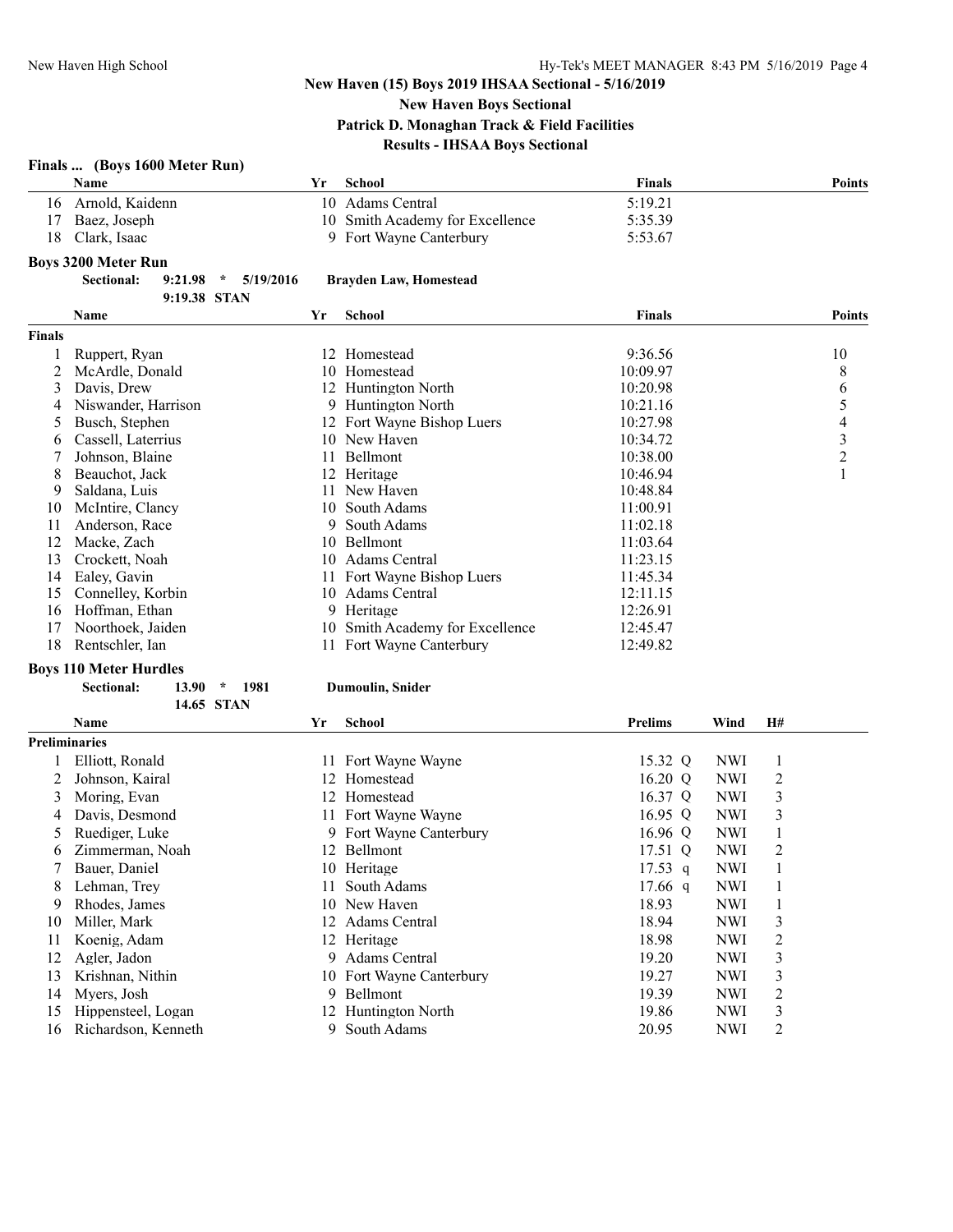**New Haven Boys Sectional**

**Patrick D. Monaghan Track & Field Facilities**

**Results - IHSAA Boys Sectional**

| H#<br>School<br><b>Prelims</b><br>Wind<br>Name<br>Yr<br>9 New Haven<br><b>DNF</b><br><b>NWI</b><br>Kirk, Camari<br>1<br>$\qquad \qquad - -$<br><b>Boys 110 Meter Hurdles</b><br>Sectional:<br>13.90<br>$\mathcal{N}$<br>1981<br><b>Dumoulin, Snider</b><br>14.65 STAN<br>Name<br><b>School</b><br>Finals<br>Wind<br><b>Points</b><br>Yr<br><b>Finals</b><br>14.72<br><b>NWI</b><br>Elliott, Ronald<br>11 Fort Wayne Wayne<br>10<br>1<br>14.79<br><b>NWI</b><br>8<br>2<br>Johnson, Kairal<br>12 Homestead<br>Moring, Evan<br>12 Homestead<br>16.48<br><b>NWI</b><br>6<br>3<br>5<br>Davis, Desmond<br>Fort Wayne Wayne<br>16.62<br><b>NWI</b><br>11<br>4<br>4<br>Zimmerman, Noah<br>12 Bellmont<br>16.82<br><b>NWI</b><br>5<br>3<br>Bauer, Daniel<br>10 Heritage<br>17.37<br><b>NWI</b><br>6<br>$\overline{c}$<br>17.96<br>Lehman, Trey<br>South Adams<br><b>NWI</b><br>11<br>19.19<br><b>NWI</b><br>1<br>8<br>Ruediger, Luke<br>9 Fort Wayne Canterbury<br><b>Boys 300 Meter Hurdles</b><br>Sectional:<br>37.45<br>$\star$<br>2013<br><b>Stanley, Homestead</b><br>39.01 STAN<br>Name<br><b>School</b><br>Finals<br>H#<br><b>Points</b><br>Yr<br><b>Finals</b><br>Johnson, Kairal<br>12 Homestead<br>39.87<br>2<br>10<br>Elliott, Ronald<br>40.19<br>2<br>2<br>Fort Wayne Wayne<br>8<br>11<br>2<br>Burns, Nathaniel<br>40.32<br>6<br>3<br>11 Huntington North<br>$\overline{\mathbf{c}}$<br>5<br>Melchi, Braden<br>12 Homestead<br>40.61<br>4<br>$\overline{\mathcal{L}}$<br>2<br>Davis, Desmond<br>Fort Wayne Wayne<br>44.05<br>11<br>5<br>3<br>$\overline{c}$<br>45.07<br>Juengel, Lucas<br>12 Bellmont<br>6<br>$\overline{c}$<br>11 Heritage<br>45.20<br>2<br>Connor, Jared<br>45.40<br>Guise, Shaun<br>10 Bellmont<br>1<br>8<br>1<br>45.97<br>Rhodes, James<br>10 New Haven<br>1<br>9<br>Richards, Steeven<br>10 Heritage<br>46.35<br>2<br>10<br>46.38<br>Lehman, Trey<br>South Adams<br>1<br>11<br>11<br>12<br>Richardson, Kenneth<br>South Adams<br>47.46<br>$\mathbf{1}$<br>9<br>13<br>11 New Haven<br>Hutchins, LaMarr<br>48.02<br>1<br>48.72<br>Agler, Jadon<br>9 Adams Central<br>1<br>14<br><b>Boys 4x100 Meter Relay</b><br>Sectional:<br>42.37<br>$\star$<br>2004<br>Harding<br>Bryant, Fincher, Dupree, Lymon<br>42.54 STAN<br><b>Team</b><br><b>Finals</b><br>H#<br>Relay<br><b>Points</b><br><b>Finals</b><br>$\overline{2}$<br>Fort Wayne Wayne<br>43.73<br>10<br>1<br>1) Collins, Shawn 9<br>2) Elliott, Ronald 11<br>3) Baker, Myheir 11<br>4) Fields, Keshaun 11<br>5) Hartman, Alex 10<br>6) Santos, Kevin 11<br>7) Beasley, Andre 11<br>8) Ellington, Xavier 12<br>New Haven<br>44.13<br>2<br>8<br>2<br>1) Jackson, Darrell 11<br>2) Lancaster, Tanner 10<br>3) Jackson, Isaac 10<br>4) Fowlkes, Terrion 12<br>5) Byerly, Leon 12<br>6) Thomas, Tre'vien 9<br>7) Phillips, Keyshawn 12 | Preliminaries  (Boys 110 Meter Hurdles) |  |  |  |  |
|-------------------------------------------------------------------------------------------------------------------------------------------------------------------------------------------------------------------------------------------------------------------------------------------------------------------------------------------------------------------------------------------------------------------------------------------------------------------------------------------------------------------------------------------------------------------------------------------------------------------------------------------------------------------------------------------------------------------------------------------------------------------------------------------------------------------------------------------------------------------------------------------------------------------------------------------------------------------------------------------------------------------------------------------------------------------------------------------------------------------------------------------------------------------------------------------------------------------------------------------------------------------------------------------------------------------------------------------------------------------------------------------------------------------------------------------------------------------------------------------------------------------------------------------------------------------------------------------------------------------------------------------------------------------------------------------------------------------------------------------------------------------------------------------------------------------------------------------------------------------------------------------------------------------------------------------------------------------------------------------------------------------------------------------------------------------------------------------------------------------------------------------------------------------------------------------------------------------------------------------------------------------------------------------------------------------------------------------------------------------------------------------------------------------------------------------------------------------------------------------------------------------------------------------------------------------------------------------------------------------------------------------------------------------------------------------------------------------------------------------------------------------------------------------------------------|-----------------------------------------|--|--|--|--|
|                                                                                                                                                                                                                                                                                                                                                                                                                                                                                                                                                                                                                                                                                                                                                                                                                                                                                                                                                                                                                                                                                                                                                                                                                                                                                                                                                                                                                                                                                                                                                                                                                                                                                                                                                                                                                                                                                                                                                                                                                                                                                                                                                                                                                                                                                                                                                                                                                                                                                                                                                                                                                                                                                                                                                                                                             |                                         |  |  |  |  |
|                                                                                                                                                                                                                                                                                                                                                                                                                                                                                                                                                                                                                                                                                                                                                                                                                                                                                                                                                                                                                                                                                                                                                                                                                                                                                                                                                                                                                                                                                                                                                                                                                                                                                                                                                                                                                                                                                                                                                                                                                                                                                                                                                                                                                                                                                                                                                                                                                                                                                                                                                                                                                                                                                                                                                                                                             |                                         |  |  |  |  |
|                                                                                                                                                                                                                                                                                                                                                                                                                                                                                                                                                                                                                                                                                                                                                                                                                                                                                                                                                                                                                                                                                                                                                                                                                                                                                                                                                                                                                                                                                                                                                                                                                                                                                                                                                                                                                                                                                                                                                                                                                                                                                                                                                                                                                                                                                                                                                                                                                                                                                                                                                                                                                                                                                                                                                                                                             |                                         |  |  |  |  |
|                                                                                                                                                                                                                                                                                                                                                                                                                                                                                                                                                                                                                                                                                                                                                                                                                                                                                                                                                                                                                                                                                                                                                                                                                                                                                                                                                                                                                                                                                                                                                                                                                                                                                                                                                                                                                                                                                                                                                                                                                                                                                                                                                                                                                                                                                                                                                                                                                                                                                                                                                                                                                                                                                                                                                                                                             |                                         |  |  |  |  |
|                                                                                                                                                                                                                                                                                                                                                                                                                                                                                                                                                                                                                                                                                                                                                                                                                                                                                                                                                                                                                                                                                                                                                                                                                                                                                                                                                                                                                                                                                                                                                                                                                                                                                                                                                                                                                                                                                                                                                                                                                                                                                                                                                                                                                                                                                                                                                                                                                                                                                                                                                                                                                                                                                                                                                                                                             |                                         |  |  |  |  |
|                                                                                                                                                                                                                                                                                                                                                                                                                                                                                                                                                                                                                                                                                                                                                                                                                                                                                                                                                                                                                                                                                                                                                                                                                                                                                                                                                                                                                                                                                                                                                                                                                                                                                                                                                                                                                                                                                                                                                                                                                                                                                                                                                                                                                                                                                                                                                                                                                                                                                                                                                                                                                                                                                                                                                                                                             |                                         |  |  |  |  |
|                                                                                                                                                                                                                                                                                                                                                                                                                                                                                                                                                                                                                                                                                                                                                                                                                                                                                                                                                                                                                                                                                                                                                                                                                                                                                                                                                                                                                                                                                                                                                                                                                                                                                                                                                                                                                                                                                                                                                                                                                                                                                                                                                                                                                                                                                                                                                                                                                                                                                                                                                                                                                                                                                                                                                                                                             |                                         |  |  |  |  |
|                                                                                                                                                                                                                                                                                                                                                                                                                                                                                                                                                                                                                                                                                                                                                                                                                                                                                                                                                                                                                                                                                                                                                                                                                                                                                                                                                                                                                                                                                                                                                                                                                                                                                                                                                                                                                                                                                                                                                                                                                                                                                                                                                                                                                                                                                                                                                                                                                                                                                                                                                                                                                                                                                                                                                                                                             |                                         |  |  |  |  |
|                                                                                                                                                                                                                                                                                                                                                                                                                                                                                                                                                                                                                                                                                                                                                                                                                                                                                                                                                                                                                                                                                                                                                                                                                                                                                                                                                                                                                                                                                                                                                                                                                                                                                                                                                                                                                                                                                                                                                                                                                                                                                                                                                                                                                                                                                                                                                                                                                                                                                                                                                                                                                                                                                                                                                                                                             |                                         |  |  |  |  |
|                                                                                                                                                                                                                                                                                                                                                                                                                                                                                                                                                                                                                                                                                                                                                                                                                                                                                                                                                                                                                                                                                                                                                                                                                                                                                                                                                                                                                                                                                                                                                                                                                                                                                                                                                                                                                                                                                                                                                                                                                                                                                                                                                                                                                                                                                                                                                                                                                                                                                                                                                                                                                                                                                                                                                                                                             |                                         |  |  |  |  |
|                                                                                                                                                                                                                                                                                                                                                                                                                                                                                                                                                                                                                                                                                                                                                                                                                                                                                                                                                                                                                                                                                                                                                                                                                                                                                                                                                                                                                                                                                                                                                                                                                                                                                                                                                                                                                                                                                                                                                                                                                                                                                                                                                                                                                                                                                                                                                                                                                                                                                                                                                                                                                                                                                                                                                                                                             |                                         |  |  |  |  |
|                                                                                                                                                                                                                                                                                                                                                                                                                                                                                                                                                                                                                                                                                                                                                                                                                                                                                                                                                                                                                                                                                                                                                                                                                                                                                                                                                                                                                                                                                                                                                                                                                                                                                                                                                                                                                                                                                                                                                                                                                                                                                                                                                                                                                                                                                                                                                                                                                                                                                                                                                                                                                                                                                                                                                                                                             |                                         |  |  |  |  |
|                                                                                                                                                                                                                                                                                                                                                                                                                                                                                                                                                                                                                                                                                                                                                                                                                                                                                                                                                                                                                                                                                                                                                                                                                                                                                                                                                                                                                                                                                                                                                                                                                                                                                                                                                                                                                                                                                                                                                                                                                                                                                                                                                                                                                                                                                                                                                                                                                                                                                                                                                                                                                                                                                                                                                                                                             |                                         |  |  |  |  |
|                                                                                                                                                                                                                                                                                                                                                                                                                                                                                                                                                                                                                                                                                                                                                                                                                                                                                                                                                                                                                                                                                                                                                                                                                                                                                                                                                                                                                                                                                                                                                                                                                                                                                                                                                                                                                                                                                                                                                                                                                                                                                                                                                                                                                                                                                                                                                                                                                                                                                                                                                                                                                                                                                                                                                                                                             |                                         |  |  |  |  |
|                                                                                                                                                                                                                                                                                                                                                                                                                                                                                                                                                                                                                                                                                                                                                                                                                                                                                                                                                                                                                                                                                                                                                                                                                                                                                                                                                                                                                                                                                                                                                                                                                                                                                                                                                                                                                                                                                                                                                                                                                                                                                                                                                                                                                                                                                                                                                                                                                                                                                                                                                                                                                                                                                                                                                                                                             |                                         |  |  |  |  |
|                                                                                                                                                                                                                                                                                                                                                                                                                                                                                                                                                                                                                                                                                                                                                                                                                                                                                                                                                                                                                                                                                                                                                                                                                                                                                                                                                                                                                                                                                                                                                                                                                                                                                                                                                                                                                                                                                                                                                                                                                                                                                                                                                                                                                                                                                                                                                                                                                                                                                                                                                                                                                                                                                                                                                                                                             |                                         |  |  |  |  |
|                                                                                                                                                                                                                                                                                                                                                                                                                                                                                                                                                                                                                                                                                                                                                                                                                                                                                                                                                                                                                                                                                                                                                                                                                                                                                                                                                                                                                                                                                                                                                                                                                                                                                                                                                                                                                                                                                                                                                                                                                                                                                                                                                                                                                                                                                                                                                                                                                                                                                                                                                                                                                                                                                                                                                                                                             |                                         |  |  |  |  |
|                                                                                                                                                                                                                                                                                                                                                                                                                                                                                                                                                                                                                                                                                                                                                                                                                                                                                                                                                                                                                                                                                                                                                                                                                                                                                                                                                                                                                                                                                                                                                                                                                                                                                                                                                                                                                                                                                                                                                                                                                                                                                                                                                                                                                                                                                                                                                                                                                                                                                                                                                                                                                                                                                                                                                                                                             |                                         |  |  |  |  |
|                                                                                                                                                                                                                                                                                                                                                                                                                                                                                                                                                                                                                                                                                                                                                                                                                                                                                                                                                                                                                                                                                                                                                                                                                                                                                                                                                                                                                                                                                                                                                                                                                                                                                                                                                                                                                                                                                                                                                                                                                                                                                                                                                                                                                                                                                                                                                                                                                                                                                                                                                                                                                                                                                                                                                                                                             |                                         |  |  |  |  |
|                                                                                                                                                                                                                                                                                                                                                                                                                                                                                                                                                                                                                                                                                                                                                                                                                                                                                                                                                                                                                                                                                                                                                                                                                                                                                                                                                                                                                                                                                                                                                                                                                                                                                                                                                                                                                                                                                                                                                                                                                                                                                                                                                                                                                                                                                                                                                                                                                                                                                                                                                                                                                                                                                                                                                                                                             |                                         |  |  |  |  |
|                                                                                                                                                                                                                                                                                                                                                                                                                                                                                                                                                                                                                                                                                                                                                                                                                                                                                                                                                                                                                                                                                                                                                                                                                                                                                                                                                                                                                                                                                                                                                                                                                                                                                                                                                                                                                                                                                                                                                                                                                                                                                                                                                                                                                                                                                                                                                                                                                                                                                                                                                                                                                                                                                                                                                                                                             |                                         |  |  |  |  |
|                                                                                                                                                                                                                                                                                                                                                                                                                                                                                                                                                                                                                                                                                                                                                                                                                                                                                                                                                                                                                                                                                                                                                                                                                                                                                                                                                                                                                                                                                                                                                                                                                                                                                                                                                                                                                                                                                                                                                                                                                                                                                                                                                                                                                                                                                                                                                                                                                                                                                                                                                                                                                                                                                                                                                                                                             |                                         |  |  |  |  |
|                                                                                                                                                                                                                                                                                                                                                                                                                                                                                                                                                                                                                                                                                                                                                                                                                                                                                                                                                                                                                                                                                                                                                                                                                                                                                                                                                                                                                                                                                                                                                                                                                                                                                                                                                                                                                                                                                                                                                                                                                                                                                                                                                                                                                                                                                                                                                                                                                                                                                                                                                                                                                                                                                                                                                                                                             |                                         |  |  |  |  |
|                                                                                                                                                                                                                                                                                                                                                                                                                                                                                                                                                                                                                                                                                                                                                                                                                                                                                                                                                                                                                                                                                                                                                                                                                                                                                                                                                                                                                                                                                                                                                                                                                                                                                                                                                                                                                                                                                                                                                                                                                                                                                                                                                                                                                                                                                                                                                                                                                                                                                                                                                                                                                                                                                                                                                                                                             |                                         |  |  |  |  |
|                                                                                                                                                                                                                                                                                                                                                                                                                                                                                                                                                                                                                                                                                                                                                                                                                                                                                                                                                                                                                                                                                                                                                                                                                                                                                                                                                                                                                                                                                                                                                                                                                                                                                                                                                                                                                                                                                                                                                                                                                                                                                                                                                                                                                                                                                                                                                                                                                                                                                                                                                                                                                                                                                                                                                                                                             |                                         |  |  |  |  |
|                                                                                                                                                                                                                                                                                                                                                                                                                                                                                                                                                                                                                                                                                                                                                                                                                                                                                                                                                                                                                                                                                                                                                                                                                                                                                                                                                                                                                                                                                                                                                                                                                                                                                                                                                                                                                                                                                                                                                                                                                                                                                                                                                                                                                                                                                                                                                                                                                                                                                                                                                                                                                                                                                                                                                                                                             |                                         |  |  |  |  |
|                                                                                                                                                                                                                                                                                                                                                                                                                                                                                                                                                                                                                                                                                                                                                                                                                                                                                                                                                                                                                                                                                                                                                                                                                                                                                                                                                                                                                                                                                                                                                                                                                                                                                                                                                                                                                                                                                                                                                                                                                                                                                                                                                                                                                                                                                                                                                                                                                                                                                                                                                                                                                                                                                                                                                                                                             |                                         |  |  |  |  |
|                                                                                                                                                                                                                                                                                                                                                                                                                                                                                                                                                                                                                                                                                                                                                                                                                                                                                                                                                                                                                                                                                                                                                                                                                                                                                                                                                                                                                                                                                                                                                                                                                                                                                                                                                                                                                                                                                                                                                                                                                                                                                                                                                                                                                                                                                                                                                                                                                                                                                                                                                                                                                                                                                                                                                                                                             |                                         |  |  |  |  |
|                                                                                                                                                                                                                                                                                                                                                                                                                                                                                                                                                                                                                                                                                                                                                                                                                                                                                                                                                                                                                                                                                                                                                                                                                                                                                                                                                                                                                                                                                                                                                                                                                                                                                                                                                                                                                                                                                                                                                                                                                                                                                                                                                                                                                                                                                                                                                                                                                                                                                                                                                                                                                                                                                                                                                                                                             |                                         |  |  |  |  |
|                                                                                                                                                                                                                                                                                                                                                                                                                                                                                                                                                                                                                                                                                                                                                                                                                                                                                                                                                                                                                                                                                                                                                                                                                                                                                                                                                                                                                                                                                                                                                                                                                                                                                                                                                                                                                                                                                                                                                                                                                                                                                                                                                                                                                                                                                                                                                                                                                                                                                                                                                                                                                                                                                                                                                                                                             |                                         |  |  |  |  |
|                                                                                                                                                                                                                                                                                                                                                                                                                                                                                                                                                                                                                                                                                                                                                                                                                                                                                                                                                                                                                                                                                                                                                                                                                                                                                                                                                                                                                                                                                                                                                                                                                                                                                                                                                                                                                                                                                                                                                                                                                                                                                                                                                                                                                                                                                                                                                                                                                                                                                                                                                                                                                                                                                                                                                                                                             |                                         |  |  |  |  |
|                                                                                                                                                                                                                                                                                                                                                                                                                                                                                                                                                                                                                                                                                                                                                                                                                                                                                                                                                                                                                                                                                                                                                                                                                                                                                                                                                                                                                                                                                                                                                                                                                                                                                                                                                                                                                                                                                                                                                                                                                                                                                                                                                                                                                                                                                                                                                                                                                                                                                                                                                                                                                                                                                                                                                                                                             |                                         |  |  |  |  |
|                                                                                                                                                                                                                                                                                                                                                                                                                                                                                                                                                                                                                                                                                                                                                                                                                                                                                                                                                                                                                                                                                                                                                                                                                                                                                                                                                                                                                                                                                                                                                                                                                                                                                                                                                                                                                                                                                                                                                                                                                                                                                                                                                                                                                                                                                                                                                                                                                                                                                                                                                                                                                                                                                                                                                                                                             |                                         |  |  |  |  |
|                                                                                                                                                                                                                                                                                                                                                                                                                                                                                                                                                                                                                                                                                                                                                                                                                                                                                                                                                                                                                                                                                                                                                                                                                                                                                                                                                                                                                                                                                                                                                                                                                                                                                                                                                                                                                                                                                                                                                                                                                                                                                                                                                                                                                                                                                                                                                                                                                                                                                                                                                                                                                                                                                                                                                                                                             |                                         |  |  |  |  |
|                                                                                                                                                                                                                                                                                                                                                                                                                                                                                                                                                                                                                                                                                                                                                                                                                                                                                                                                                                                                                                                                                                                                                                                                                                                                                                                                                                                                                                                                                                                                                                                                                                                                                                                                                                                                                                                                                                                                                                                                                                                                                                                                                                                                                                                                                                                                                                                                                                                                                                                                                                                                                                                                                                                                                                                                             |                                         |  |  |  |  |
|                                                                                                                                                                                                                                                                                                                                                                                                                                                                                                                                                                                                                                                                                                                                                                                                                                                                                                                                                                                                                                                                                                                                                                                                                                                                                                                                                                                                                                                                                                                                                                                                                                                                                                                                                                                                                                                                                                                                                                                                                                                                                                                                                                                                                                                                                                                                                                                                                                                                                                                                                                                                                                                                                                                                                                                                             |                                         |  |  |  |  |
|                                                                                                                                                                                                                                                                                                                                                                                                                                                                                                                                                                                                                                                                                                                                                                                                                                                                                                                                                                                                                                                                                                                                                                                                                                                                                                                                                                                                                                                                                                                                                                                                                                                                                                                                                                                                                                                                                                                                                                                                                                                                                                                                                                                                                                                                                                                                                                                                                                                                                                                                                                                                                                                                                                                                                                                                             |                                         |  |  |  |  |
|                                                                                                                                                                                                                                                                                                                                                                                                                                                                                                                                                                                                                                                                                                                                                                                                                                                                                                                                                                                                                                                                                                                                                                                                                                                                                                                                                                                                                                                                                                                                                                                                                                                                                                                                                                                                                                                                                                                                                                                                                                                                                                                                                                                                                                                                                                                                                                                                                                                                                                                                                                                                                                                                                                                                                                                                             |                                         |  |  |  |  |
|                                                                                                                                                                                                                                                                                                                                                                                                                                                                                                                                                                                                                                                                                                                                                                                                                                                                                                                                                                                                                                                                                                                                                                                                                                                                                                                                                                                                                                                                                                                                                                                                                                                                                                                                                                                                                                                                                                                                                                                                                                                                                                                                                                                                                                                                                                                                                                                                                                                                                                                                                                                                                                                                                                                                                                                                             |                                         |  |  |  |  |
|                                                                                                                                                                                                                                                                                                                                                                                                                                                                                                                                                                                                                                                                                                                                                                                                                                                                                                                                                                                                                                                                                                                                                                                                                                                                                                                                                                                                                                                                                                                                                                                                                                                                                                                                                                                                                                                                                                                                                                                                                                                                                                                                                                                                                                                                                                                                                                                                                                                                                                                                                                                                                                                                                                                                                                                                             |                                         |  |  |  |  |
|                                                                                                                                                                                                                                                                                                                                                                                                                                                                                                                                                                                                                                                                                                                                                                                                                                                                                                                                                                                                                                                                                                                                                                                                                                                                                                                                                                                                                                                                                                                                                                                                                                                                                                                                                                                                                                                                                                                                                                                                                                                                                                                                                                                                                                                                                                                                                                                                                                                                                                                                                                                                                                                                                                                                                                                                             |                                         |  |  |  |  |
|                                                                                                                                                                                                                                                                                                                                                                                                                                                                                                                                                                                                                                                                                                                                                                                                                                                                                                                                                                                                                                                                                                                                                                                                                                                                                                                                                                                                                                                                                                                                                                                                                                                                                                                                                                                                                                                                                                                                                                                                                                                                                                                                                                                                                                                                                                                                                                                                                                                                                                                                                                                                                                                                                                                                                                                                             |                                         |  |  |  |  |
|                                                                                                                                                                                                                                                                                                                                                                                                                                                                                                                                                                                                                                                                                                                                                                                                                                                                                                                                                                                                                                                                                                                                                                                                                                                                                                                                                                                                                                                                                                                                                                                                                                                                                                                                                                                                                                                                                                                                                                                                                                                                                                                                                                                                                                                                                                                                                                                                                                                                                                                                                                                                                                                                                                                                                                                                             |                                         |  |  |  |  |
|                                                                                                                                                                                                                                                                                                                                                                                                                                                                                                                                                                                                                                                                                                                                                                                                                                                                                                                                                                                                                                                                                                                                                                                                                                                                                                                                                                                                                                                                                                                                                                                                                                                                                                                                                                                                                                                                                                                                                                                                                                                                                                                                                                                                                                                                                                                                                                                                                                                                                                                                                                                                                                                                                                                                                                                                             |                                         |  |  |  |  |
|                                                                                                                                                                                                                                                                                                                                                                                                                                                                                                                                                                                                                                                                                                                                                                                                                                                                                                                                                                                                                                                                                                                                                                                                                                                                                                                                                                                                                                                                                                                                                                                                                                                                                                                                                                                                                                                                                                                                                                                                                                                                                                                                                                                                                                                                                                                                                                                                                                                                                                                                                                                                                                                                                                                                                                                                             |                                         |  |  |  |  |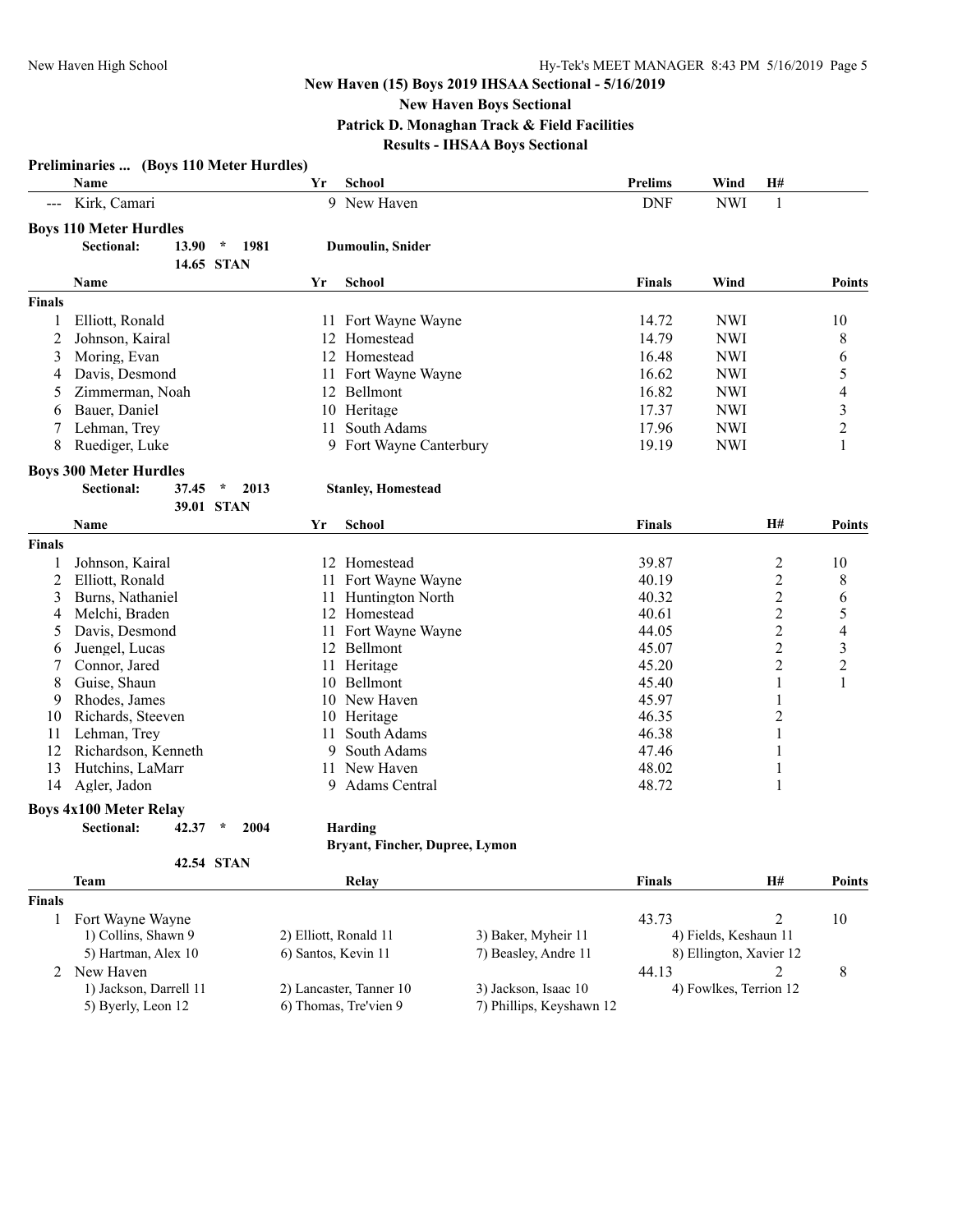# **New Haven (15) Boys 2019 IHSAA Sectional - 5/16/2019 New Haven Boys Sectional Patrick D. Monaghan Track & Field Facilities**

# **Results - IHSAA Boys Sectional**

# **Finals ... (Boys 4x100 Meter Relay)**

|                   | <b>Team</b>             | Relay                    |                      | <b>Finals</b>     | <b>H#</b>               | <b>Points</b> |
|-------------------|-------------------------|--------------------------|----------------------|-------------------|-------------------------|---------------|
| 3                 | Bellmont                |                          |                      | 44.99             | $\overline{2}$          | 6             |
|                   | 1) Laughlin, Joe 10     | 2) Dyer, Conrad 10       | 3) Norby, Ryne 11    | 4) Frantz, Ben 11 |                         |               |
|                   | 5) Juengel, Lucas 12    | 6) Caston, Landon 9      | 7) Walker, Tanner 12 |                   | 8) Roman, Alec 12       |               |
| 4                 | Homestead               |                          |                      | 45.04             | 2                       | 5             |
|                   | 1) Moring, Evan 12      | 2) Whalen, Samuel 11     | 3) Lazare, Erson 12  |                   | 4) Fritsch, Caleb 11    |               |
|                   | 5) Burton, Ryan 10      | 6) Johnson, Kairal 12    | 7) Melchi, Braden 12 |                   | 8) Crist, Cooper 12     |               |
| 5                 | <b>Huntington North</b> |                          |                      | 46.64             | 2                       | 4             |
|                   | 1) Burns, Nathaniel 11  | 2) Holzinger, Jackson 10 | 3) Nash, Andrew 12   |                   | 4) Haught, Ricky 12     |               |
|                   | 5) Beal, Micah 9        | 6) White, Logan 10       | 7) Jones, Logan 11   |                   | 8) Bussard, Jonah 11    |               |
| 6                 | Adams Central           |                          |                      | 48.22             |                         | 3             |
|                   | 1) Johnson, Hunter 10   | 2) Lozano, Ulises 12     | 3) Voreis, Ethan 12  |                   | 4) Schwaller, Dallas 11 |               |
|                   | 5) Ahmed, Waleed 11     |                          |                      |                   |                         |               |
|                   | Fort Wayne Canterbury   |                          |                      | DQ                |                         |               |
|                   | 1) Ruediger, Luke 9     | 2) Munoz, Pablo 10       | 3) Nassour, Adam 9   |                   | 4) Hering, Ahnay 10     |               |
|                   | 5) Olaiya, Olaoluwa 11  |                          |                      |                   |                         |               |
|                   | Fort Wayne Bishop Luers |                          |                      | DQ                | $\overline{2}$          |               |
|                   | 1) Wilcher, Caden 9     | 2) Cowherd, Braden 11    | 3) Jennings, Ben 11  | 4) Hall, Nick 9   |                         |               |
|                   | 5) Carillo, Danaldo 9   |                          |                      |                   |                         |               |
| $\qquad \qquad -$ | Heritage                |                          |                      | D <sub>O</sub>    |                         |               |
|                   | 1) Burton, Alec 12      | 2) Bosler, Beau 10       | 3) Hein, August 12   |                   | 4) Pritchard, Gage 10   |               |
|                   | 5) Smith, Hunter 10     | 6) Bauer, Daniel 10      | 7) Smith, Niklaus 12 |                   |                         |               |

### **Boys 4x400 Meter Relay**

**Sectional: 3:17.82 \* 1981 South Side**

#### **P. Birchfield, Williams, Jackson, R. Birchfield**

|               | 3:20.44 STAN             |                         |                        |                     |                                  |                |
|---------------|--------------------------|-------------------------|------------------------|---------------------|----------------------------------|----------------|
|               | Team                     | Relay                   |                        | <b>Finals</b>       | H#                               | <b>Points</b>  |
| <b>Finals</b> |                          |                         |                        |                     |                                  |                |
|               | Homestead                |                         |                        | 3:24.42             | 2                                | 10             |
|               | 1) Stuckey, Keagan 11    | 2) Burton, Reed 12      | 3) Melchi, Braden 12   |                     | 4) Santoscoy De la Rosa, Eduardo |                |
|               | 5) Johnson, Zachary 12   | 6) Johnson, Kairal 12   | 7) Neff, Jarred 11     |                     | 8) Whalen, Samuel 11             |                |
| 2             | <b>Bellmont</b>          |                         |                        | 3:29.06             | 2                                | 8              |
|               | 1) Walker, Tanner 12     | 2) Lawson, Kyle 11      | 3) Norby, Ryne 11      | 4) Frantz, Ben 11   |                                  |                |
|               | 5) Juengel, Lucas 12     | 6) Garlinger, Jordan 10 | 7) Gunsett, Patrick 10 |                     | 8) Fuelling, Isaac 10            |                |
| 3             | Huntington North         |                         |                        | 3:30.37             | 2                                | 6              |
|               | 1) Hughes, Nolan 12      | 2) Burns, Nathaniel 11  | 3) McCune, Cody 11     | 4) Miller, Jarid 12 |                                  |                |
|               | 5) Holzinger, Jackson 10 | 6) Covey, Christopher 9 | 7) Spahr, Brock 12     |                     | 8) Shearer, Lawson 10            |                |
| 4             | South Adams              |                         |                        | 3:41.95             |                                  | 5              |
|               | 1) Wentz, Corbin 12      | 2) Wanner, Aidan 9      | 3) Bixler, Braden 10   |                     | 4) Stutzman, Drew 10             |                |
|               | 5) Schwartz, Brett 10    | 6) Lehman, Trey 11      | 7) Martinez, Sam 10    |                     | 8) Richardson, Kenneth 9         |                |
| 5             | Heritage                 |                         |                        | 3:42.37             | 2                                | 4              |
|               | 1) Schmenk, Devin 12     | 2) Smith, Niklaus 12    | 3) Smith, Hunter 10    |                     | 4) Schaadt, Derek 11             |                |
|               | 5) Richards, Steeven 10  | 6) Hein, August 12      | 7) Koenig, Adam 12     |                     | 8) Connor, Jared 11              |                |
| 6             | Adams Central            |                         |                        | 3:56.75             | 2                                | 3              |
|               | 1) Kaehr, Jake 9         | 2) Egly, Luke 11        | 3) Oliver, Corey 12    | 4) Miller, Derek 9  |                                  |                |
|               | 5) Schwaller, Dallas 11  |                         |                        |                     |                                  |                |
|               | Fort Wayne Bishop Luers  |                         |                        | 3:58.77             |                                  | $\overline{2}$ |
|               | 1) Steigmeyer, Will 10   | 2) Wood, Zach 12        | 3) DeLira, Chris 10    | 4) Hall, Nick 9     |                                  |                |
|               | 5) Epple, Alex 10        | 6) Cowherd, Braden 11   |                        |                     |                                  |                |
| 8             | Fort Wayne Canterbury    |                         |                        | 4:21.38             |                                  |                |
|               | 1) Tempel, Zachary 10    | 2) Murphy, Kevin 9      | 3) Krishnan, Nithin 10 | 4) Clark, Isaac 9   |                                  |                |
|               | 5) Adhami, Nile 10       |                         |                        |                     |                                  |                |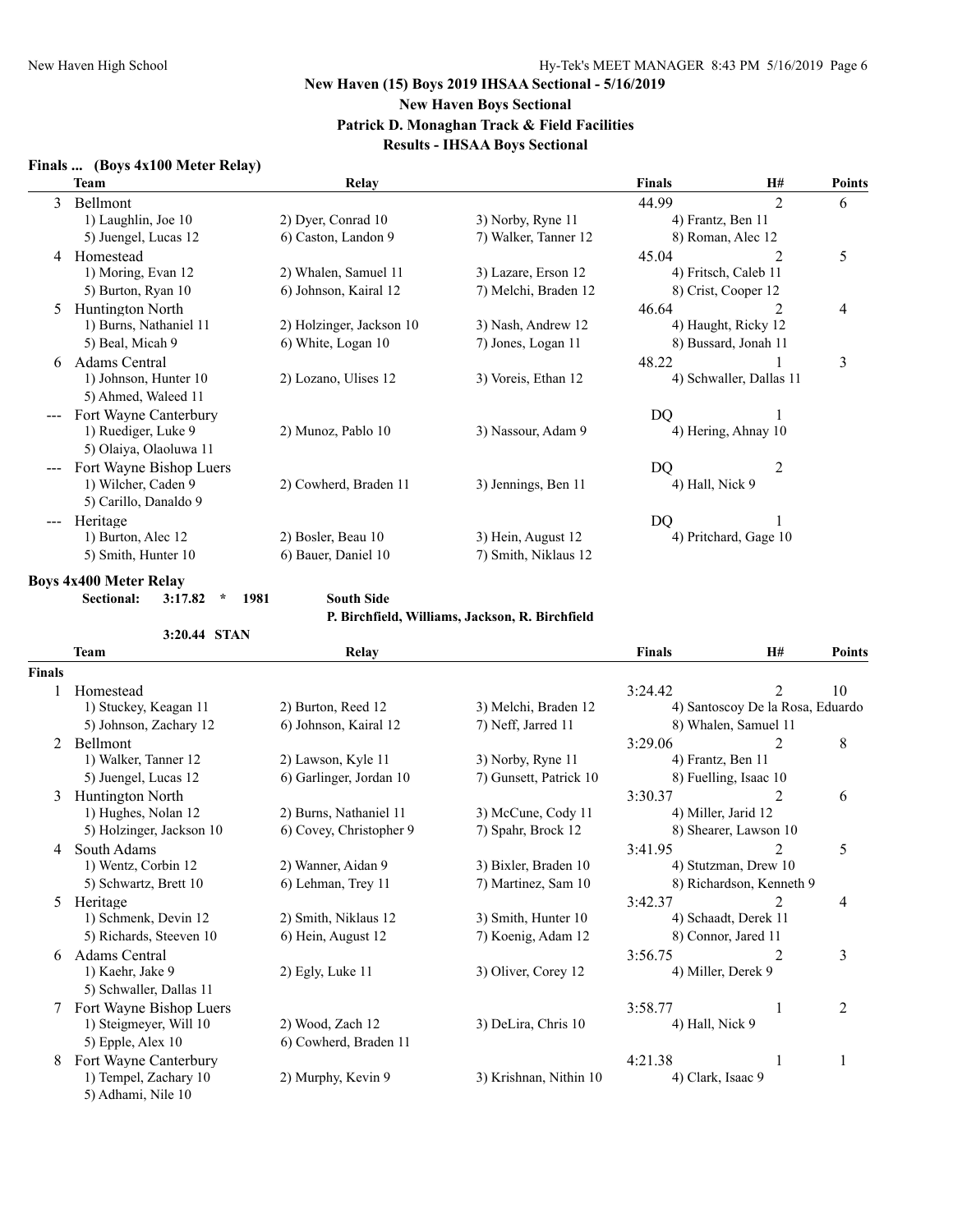**New Haven Boys Sectional**

**Patrick D. Monaghan Track & Field Facilities**

**Results - IHSAA Boys Sectional**

| <b>Team</b>                                                                                                                                                                                                                                                                                                                                                                                                                                                                             | Relav                 |                    | <b>Finals</b> | H#                  | Points |
|-----------------------------------------------------------------------------------------------------------------------------------------------------------------------------------------------------------------------------------------------------------------------------------------------------------------------------------------------------------------------------------------------------------------------------------------------------------------------------------------|-----------------------|--------------------|---------------|---------------------|--------|
| New Haven<br>$\frac{1}{2} \left( \frac{1}{2} \right) \left( \frac{1}{2} \right) \left( \frac{1}{2} \right) \left( \frac{1}{2} \right) \left( \frac{1}{2} \right) \left( \frac{1}{2} \right) \left( \frac{1}{2} \right) \left( \frac{1}{2} \right) \left( \frac{1}{2} \right) \left( \frac{1}{2} \right) \left( \frac{1}{2} \right) \left( \frac{1}{2} \right) \left( \frac{1}{2} \right) \left( \frac{1}{2} \right) \left( \frac{1}{2} \right) \left( \frac{1}{2} \right) \left( \frac$ |                       |                    | DΟ            |                     |        |
| 1) Belcher, Isaiah 11                                                                                                                                                                                                                                                                                                                                                                                                                                                                   | 2) Myles, Nicholas 9  | 3) Grady, Donya 11 |               | 4) Bland, T'Ouan 12 |        |
| 5) Jackson, J'Yan 11                                                                                                                                                                                                                                                                                                                                                                                                                                                                    | 6) Gonzales, Jacob 12 |                    |               |                     |        |
| <b>Dove 4v200 Motor Dolor</b>                                                                                                                                                                                                                                                                                                                                                                                                                                                           |                       |                    |               |                     |        |

**Boys 4x800 Meter Relay**

**Sectional: 8:01.02 \* 2005 Norwell, NORW**

### **L Diehl, C Eckert, K Reed, N McBride**

**7:53.43 STAN**

|               | <b>Team</b>              | Relay                   |                         | <b>Finals</b>                    | <b>Points</b>  |
|---------------|--------------------------|-------------------------|-------------------------|----------------------------------|----------------|
| <b>Finals</b> |                          |                         |                         |                                  |                |
|               | Homestead                |                         |                         | 8:13.56                          | 10             |
|               | 1) Johnson, Zachary 12   | 2) Ruppert, Ryan 12     | 3) Hockemeyer, Derek 11 | 4) Santoscoy De la Rosa, Eduardo |                |
|               | 5) Stuckey, Keagan 11    | 6) McArdle, Donald 10   | 7) Burton, Reed 12      | 8) Neff, Jarred 11               |                |
| 2             | <b>Bellmont</b>          |                         |                         | 8:23.77                          | $\,8\,$        |
|               | 1) Kukelhan, Chase 11    | 2) Garlinger, Jordan 10 | 3) Fuelling, Isaac 10   | 4) Lawson, Kyle 11               |                |
|               | 5) Guise, Deion 9        | 6) Gunsett, Patrick 10  | 7) Johnson, Blaine 11   | 8) Everett, Karson 10            |                |
| 3             | Heritage                 |                         |                         | 8:25.25                          | 6              |
|               | 1) Schmenk, Devin 12     | 2) Schaadt, Derek 11    | 3) Connor, Jared 11     | 4) Smith, Niklaus 12             |                |
|               | 5) Beauchot, Jack 12     | 6) Love, Payton 11      | 7) Richards, Steeven 10 | 8) Whitaker, Spencer 10          |                |
| 4             | New Haven                |                         |                         | 8:29.62                          | 5              |
|               | 1) Belcher, Isaiah 11    | 2) Felger, Cyrus 12     | 3) Jackson, J'Yan 11    | 4) Bland, T'Quan 12              |                |
|               | 5) Grunden, Coby 10      | 6) Saldana, Luis 11     | 7) Rhodes, Justin 9     |                                  |                |
| 5             | Huntington North         |                         |                         | 8:44.19                          | $\overline{4}$ |
|               | 1) Shearer, Lawson 10    | 2) Clampitt, Isaiah 11  | 3) Miller, Jarid 12     | 4) Miller, Connor 10             |                |
|               | 5) Niswander, Harrison 9 | 6) Burns, Nathaniel 11  | 7) Spahr, Brock 12      | 8) McCune, Cody 11               |                |
| 6             | Fort Wayne Wayne         |                         |                         | 8:47.90                          | 3              |
|               | 1) Winborn, Aric 12      | 2) Tai, Malique 12      | 3) McPherson, Robert 12 | 4) Carr, Chris 11                |                |
|               | 5) Santos, Kevin 11      |                         |                         |                                  |                |
| 7             | South Adams              |                         |                         | 9:05.68                          | $\overline{2}$ |
|               | 1) Schwartz, Brett 10    | 2) Wanner, Aidan 9      | 3) Martinez, Sam 10     | 4) Wentz, Corbin 12              |                |
|               | 5) Anderson, Race 9      | 6) Von Gunten, Aidan 10 | 7) McIntire, Clancy 10  |                                  |                |
| 8             | <b>Adams Central</b>     |                         |                         | 9:06.70                          | 1              |
|               | 1) Kaehr, Jake 9         | 2) Egly, Luke 11        | 3) Oliver, Corey 12     | 4) Miller, Derek 9               |                |
|               | 5) Crockett, Noah 10     |                         |                         |                                  |                |
| 9             | Fort Wayne Canterbury    |                         |                         | 10:22.77                         |                |
|               | 1) Rentschler, Ian 11    | 2) Tempel, Zachary 10   | 3) Krishnan, Nithin 10  | 4) Adhami, Nile 10               |                |
|               | 5) Mayer, Mate 11        |                         |                         |                                  |                |

### **Boys High Jump**

|               | 1985<br>Sectional:<br>7-00<br>÷ | Clark, Northrop         |               |               |
|---------------|---------------------------------|-------------------------|---------------|---------------|
|               | 6-04.50 STAN                    |                         |               |               |
|               | Name                            | Yr<br>School            | <b>Finals</b> | <b>Points</b> |
| <b>Finals</b> |                                 |                         |               |               |
|               | Crist, Cooper                   | 12 Homestead            | $6-04.00$     | 10            |
|               | 2 Ellington, Xavier             | 12 Fort Wayne Wayne     | $6 - 00.00$   | 8             |
|               | 3 Norby, Ryne                   | <b>Bellmont</b><br>11 - | $6 - 00.00$   | 6             |
|               | 4 Koenig, Adam                  | 12 Heritage             | 5-08.00       | 4             |
| 4             | Zimmerman, Noah                 | 12 Bellmont             | 5-08.00       | 4             |
| 4             | Davis, Desmond                  | 11 Fort Wayne Wayne     | 5-08.00       | 4             |
|               | Hubartt, Zachary                | 9 Huntington North      | 5-08.00       | ↑             |
|               | Rhodes, James                   | New Haven<br>10         | $5 - 06.00$   |               |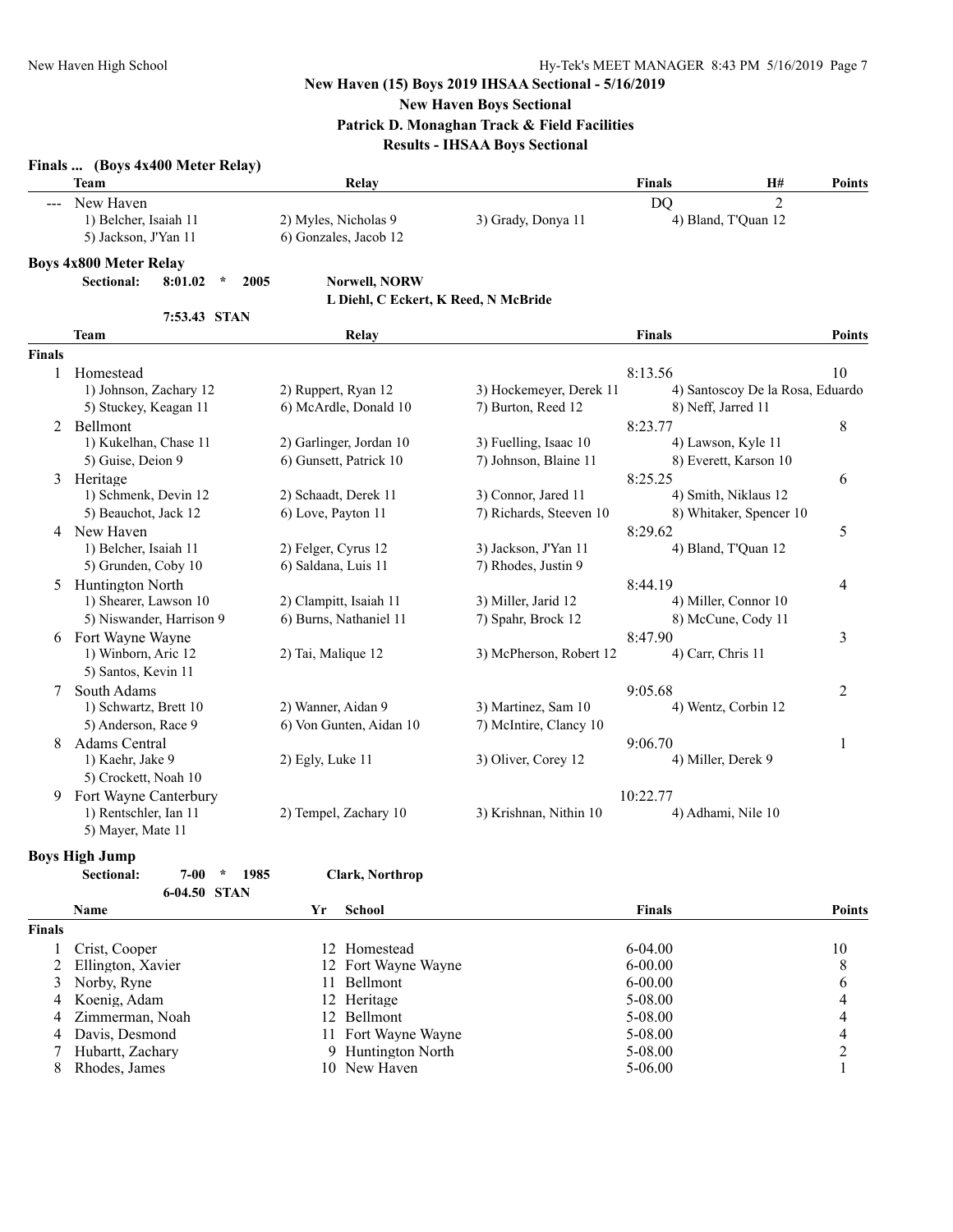**New Haven Boys Sectional**

**Patrick D. Monaghan Track & Field Facilities**

# **Results - IHSAA Boys Sectional**

# **Finals ... (Boys High Jump)**

|                | Name                                              | Yr | <b>School</b>                   | <b>Finals</b>        |             |                | <b>Points</b>  |
|----------------|---------------------------------------------------|----|---------------------------------|----------------------|-------------|----------------|----------------|
|                | Gordon, JaJuan                                    |    | 11 Smith Academy for Excellence | <b>NH</b>            |             |                |                |
|                | Wanner, Aidan                                     | 9  | South Adams                     | <b>NH</b>            |             |                |                |
|                | Lehman, Trey                                      | 11 | South Adams                     | NH                   |             |                |                |
|                | Moussou, Gabriel                                  |    | 10 Homestead                    | <b>NH</b>            |             |                |                |
|                | Gledhill, Mason                                   |    | 12 Adams Central                | <b>NH</b>            |             |                |                |
| $---$          | Riggers, Lucas                                    |    | 9 Huntington North              | <b>NH</b>            |             |                |                |
|                | <b>Boys Pole Vault</b>                            |    |                                 |                      |             |                |                |
|                | <b>Sectional:</b><br>16-00.50<br>$\star$<br>1975  |    | <b>Kimball, Northrop</b>        |                      |             |                |                |
|                | 14-04.00 STAN                                     |    |                                 |                      |             |                |                |
|                | Name                                              | Yr | <b>School</b>                   | <b>Finals</b>        |             |                | Points         |
| <b>Finals</b>  |                                                   |    |                                 |                      |             |                |                |
| 1              | Sierks, Tyler                                     |    | 12 Homestead                    | 14-04.00             | <b>STAN</b> |                | 10             |
| 2              | Herendeen, Jacob                                  |    | 11 Homestead                    | 11-06.00             |             |                | 8              |
| 3              | Sharpe, Stephan                                   |    | 10 New Haven                    | 11-06.00             |             |                | 6              |
| 4              | Loshe, Cody                                       |    | 10 Bellmont                     | 10-06.00             |             |                | 4.50           |
| 4              | Juengel, Lucas                                    |    | 12 Bellmont                     | 10-06.00             |             |                | 4.50           |
| 6              | Haught, Ricky                                     |    | 12 Huntington North             | $9 - 00.00$          |             |                | 2.50           |
| 6              | Richards, Steeven                                 |    | 10 Heritage                     | $9 - 00.00$          |             |                | 2.50           |
| 8              | Kirk, Camari                                      |    | 9 New Haven                     | 8-06.00              |             |                | 1              |
| $---$          | Bearman, Braden                                   |    | 10 Heritage                     | NH                   |             |                |                |
|                | <b>Boys Long Jump</b>                             |    |                                 |                      |             |                |                |
|                | <b>Sectional:</b><br>$23 - 07$<br>$\star$<br>1985 |    | <b>Chambers, Snider</b>         |                      |             |                |                |
|                | $23 - 07$<br>Sectional:<br>#                      |    | <b>McCarroll</b>                |                      |             |                |                |
|                | 22-04.75 STAN                                     |    |                                 |                      |             |                |                |
|                | Name                                              | Yr | <b>School</b>                   | <b>Finals</b>        | Wind        | <b>H#</b>      | <b>Points</b>  |
| <b>Finals</b>  |                                                   |    |                                 |                      |             |                |                |
| 1              | Norby, Ryne                                       |    | 11 Bellmont                     | 21-10.50             | <b>NWI</b>  | $\mathbf{1}$   | 10             |
| $\overline{2}$ | Haught, Ricky                                     |    | 12 Huntington North             | 21-01.50             | <b>NWI</b>  | $\mathbf{1}$   | 8              |
| 3              | Ellington, Xavier                                 |    | 12 Fort Wayne Wayne             | 21-00.00             | <b>NWI</b>  | 1              | 6              |
| 4              | Wood, Zach                                        |    | 12 Fort Wayne Bishop Luers      | 20-01.50             | <b>NWI</b>  | $\overline{2}$ | 5              |
| 5              | Crist, Cooper                                     |    | 12 Homestead                    | 19-11.00             | <b>NWI</b>  | $\mathbf{1}$   | 4              |
| 6              | Burton, Alec                                      |    | 12 Heritage                     | 19-09.75             | <b>NWI</b>  | 1              | 3              |
| 7              | Zimmerman, Noah                                   |    | 12 Bellmont                     | 19-06.75             | <b>NWI</b>  | $\mathbf{1}$   | $\overline{c}$ |
| 8              | Fowlkes, Terrion                                  |    | 12 New Haven                    | 19-00.00             | <b>NWI</b>  | $\mathbf{1}$   | 1              |
| 9              | Bixler, Braden                                    |    | 10 South Adams                  | 18-07.50             | <b>NWI</b>  | $\mathbf{1}$   |                |
| 10             | Lazare, Erson                                     |    | 12 Homestead                    | 18-04.50             | <b>NWI</b>  | $\mathbf{1}$   |                |
| 11             | Thomas, Adrian                                    |    | 10 Smith Academy for Excellence | 17-11.25             | <b>NWI</b>  | $\overline{c}$ |                |
| 12             | Koenig, Adam                                      |    | 12 Heritage                     | 17-10.50             | <b>NWI</b>  | $\overline{2}$ |                |
| 13             | Hall, Nick                                        |    | 9 Fort Wayne Bishop Luers       | 17-04.00             | <b>NWI</b>  | $\overline{c}$ |                |
| 14             | Gordon, JaJuan                                    |    | 11 Smith Academy for Excellence | 16-02.75             | <b>NWI</b>  | $\overline{2}$ |                |
| 15             | Covey, Christopher                                |    | 9 Huntington North              |                      | <b>NWI</b>  | $\overline{2}$ |                |
| 16             |                                                   |    |                                 | 16-00.00<br>15-06.50 |             | $\overline{c}$ |                |
|                | Ruediger, Luke                                    |    | 9 Fort Wayne Canterbury         |                      | <b>NWI</b>  | $\overline{2}$ |                |
| 17             | Kirk, Camari                                      |    | 9 New Haven                     | 15-04.50             | <b>NWI</b>  |                |                |
| 18             | Munoz, Pablo                                      |    | 10 Fort Wayne Canterbury        | 12-05.00             | <b>NWI</b>  | $\overline{c}$ |                |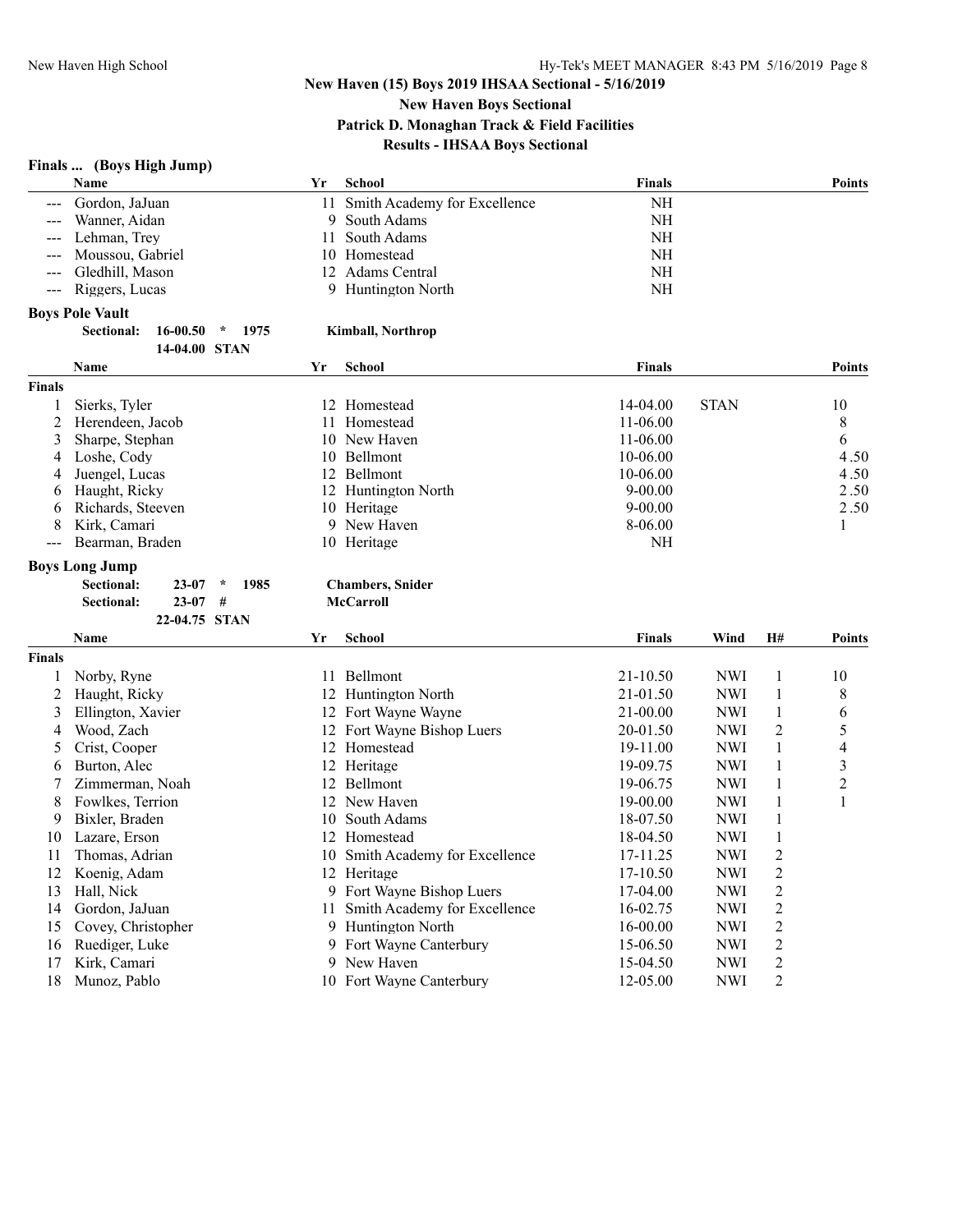# **New Haven (15) Boys 2019 IHSAA Sectional - 5/16/2019 New Haven Boys Sectional Patrick D. Monaghan Track & Field Facilities Results - IHSAA Boys Sectional**

### **Boys Shot Put**

| Sectional: | 63-02 | $*$ 1996 | <b>Krick, Norwell</b> |
|------------|-------|----------|-----------------------|
|            |       |          |                       |

|               | 53-05.50 STAN      |    |                              |               |           |               |
|---------------|--------------------|----|------------------------------|---------------|-----------|---------------|
|               | Name               | Yr | School                       | <b>Finals</b> | <b>H#</b> | <b>Points</b> |
| <b>Finals</b> |                    |    |                              |               |           |               |
|               | Ordway, Tony       |    | Bellmont                     | 50-01.75      | 2         | 10            |
|               | Banuelos, Dario    | 12 | South Adams                  | 48-00.50      | 2         | 8             |
| 3             | Murphy, Mason      | 10 | <b>Bellmont</b>              | 47-02.25      | 2         | 6             |
| 4             | Hendricks, Gabe    |    | 12 Fort Wayne Bishop Luers   | 45-07.50      | 2         | 5             |
| 5.            | Lewis, Carter      | 10 | South Adams                  | 43-03.25      | 2         | 4             |
| <sub>0</sub>  | Curless, Jackson   |    | <b>Huntington North</b>      | 42-06.50      |           | 3             |
|               | Hughes, Maxwell    |    | 12 Huntington North          | 42-01.00      | 2         | 2             |
| 8             | McDonald, Justin   |    | 12 Fort Wayne Wayne          | 41-08.75      | 2         |               |
| 9             | Berlanga, Jashawn  | 12 | Adams Central                | 41-04.50      | 2         |               |
| 10            | Barr, Desimond     |    | 10 Adams Central             | 39-11.50      |           |               |
| 11            | Riddle, Clay       | 10 | Heritage                     | 39-03.75      | 2         |               |
| 12            | Poiry, Stephan     |    | 10 New Haven                 | 38-03.25      |           |               |
| 13            | Wesley, Domoinique | 12 | New Haven                    | 37-11.75      |           |               |
| 14            | Abouhalkah, Jaden  | 9  | Homestead                    | 36-00.00      |           |               |
| 14            | Wood, Kyle         | 11 | Smith Academy for Excellence | 36-00.00      |           |               |
| 16            | Ray, Connor        | 12 | Heritage                     | 34-09.25      |           |               |
| 17            | Stammen, Nicholas  |    | Homestead                    | 34-05.50      |           |               |
| 18            | Barella, Khyree    | 12 | Smith Academy for Excellence | 33-11.75      |           |               |
| 19            | Conrad, Elias      | 10 | Fort Wayne Bishop Luers      | 29-03.25      |           |               |
| ---           | Alexander, Darius  |    | 12 Fort Wayne Wayne          | <b>FOUL</b>   | 2         |               |

#### **Boys Discus Throw**

**Sectional: 183-09 \* 1996 Krick, Norwell 159-10 STAN**

|               | <b>Name</b>        | Yr  | <b>School</b>                | <b>Finals</b> | H# | Points         |
|---------------|--------------------|-----|------------------------------|---------------|----|----------------|
| <b>Finals</b> |                    |     |                              |               |    |                |
|               | Murphy, Mason      | 10  | Bellmont                     | 148-08.00     | 2  | 10             |
|               | Hendricks, Gabe    |     | 12 Fort Wayne Bishop Luers   | 131-04.00     | 2  | 8              |
| 3             | Poiry, Stephan     | 10  | New Haven                    | 131-03.00     | 2  | 6              |
| 4             | Lewis, Carter      | 10  | South Adams                  | 127-06.00     | 2  | 5              |
| $\mathcal{D}$ | Banuelos, Dario    | 12  | South Adams                  | 127-03.00     | 2  | 4              |
| 6             | Ordway, Tony       |     | <b>Bellmont</b>              | 124-00.00     | 2  | 3              |
|               | McDonald, Justin   |     | 12 Fort Wayne Wayne          | 122-03.00     | 2  | $\overline{c}$ |
| 8             | Graft, Christian   | 12  | Huntington North             | 120-10.00     | 2  |                |
| 9             | Wesley, Domoinique | 12  | New Haven                    | 118-04.00     |    |                |
| 10            | Hughes, Maxwell    | 12  | Huntington North             | $117 - 07.00$ |    |                |
| 11            | Catey, Drew        | 12  | Adams Central                | $112 - 11.00$ | 2  |                |
| 12            | Seifert, Ethan     | 12. | Homestead                    | 112-03.00     |    |                |
| 13            | Sprunger, Joshua   |     | Homestead                    | 109-00.00     |    |                |
| 14            | Stroupe, Landon    | 12  | Fort Wayne Wayne             | 107-00.00     |    |                |
| 15            | Faurote, Paul      |     | Adams Central                | 96-09.00      |    |                |
| 16            | Saalfrank, Noah    | 12  | Heritage                     | $96 - 00.00$  |    |                |
| 17            | Wood, Kyle         |     | Smith Academy for Excellence | 95-05.00      |    |                |
| 18            | Ray, Connor        | 12  | Heritage                     | 91-08.00      |    |                |
| 19            | Barella, Khyree    |     | Smith Academy for Excellence | 90-05.00      |    |                |